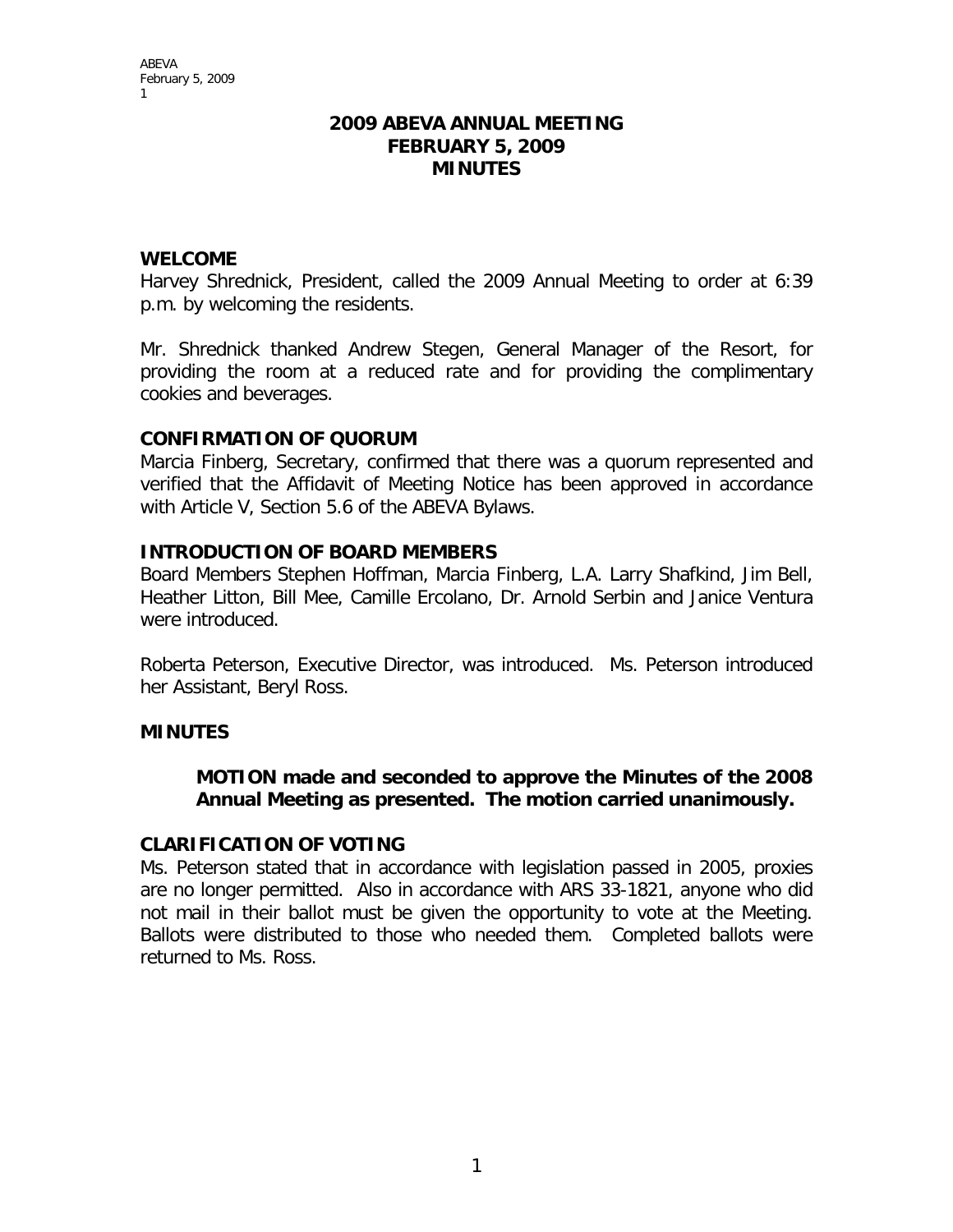ABEVA February 5, 2009 2

#### **COMMUNITY UPDATE**

**Greg Stanton, former Councilman and now Deputy Attorney General,**  spoke to the Membership. He reported that about \$150 million in programs has been cut from the City's budget which was approved on Tuesday. The City was, however, able to restore some programs that were originally intended to be cut. About 1,000 positions have been cut. Some of these displaced employees will move to lower level positions.

Mr. Stanton stated that the City now has ten days in which to fill his position on the City Council (one year remaining), and there are sixteen candidates for the position. A vote has been scheduled for February 10, 2009. There was a question with regard to obtaining a list of the candidates. There was also a question with regard to whether ABEVA would have any input in the selection. Homeowners can attend the Meeting on February 10, 2009. Interviews with the candidates will be public.

In response to a question about the regressive tax system, Mr. Stanton stated that fees for programs such as the after-school program will increase. Additionally, property taxes will also be addressed.

In response to a question from the floor, Mr. Stanton stated that none of the City's libraries will be closed, however library hours may be affected and there could be a need for future closures.

Mr. Stanton stated that the City of Phoenix will possibly appeal the loss at the Court of Appeals with regard to the subsidy given to the developer of City North.

Mr. Stanton stated that while violent crime is decreasing, property crime such as vandalism, theft, etc., is on the rise.

**Andrew Stegen, General Manager, Arizona Biltmore,** spoke to the Membership, giving a brief review of his background. He stated that the Resort is still owned by Morgan Stanley. It is anticipated that the Biltmore Grill will be open by the end of June. The renovations of the Arizona Wing are nearly complete. The Aztec Room, Gold Room and the Grand Ballroom should be complete within the next six weeks. Once these rooms are completed, the lobby will be renovated.

The Resort will be 80 years old on February 23, 2009; a list of celebrations will be made available.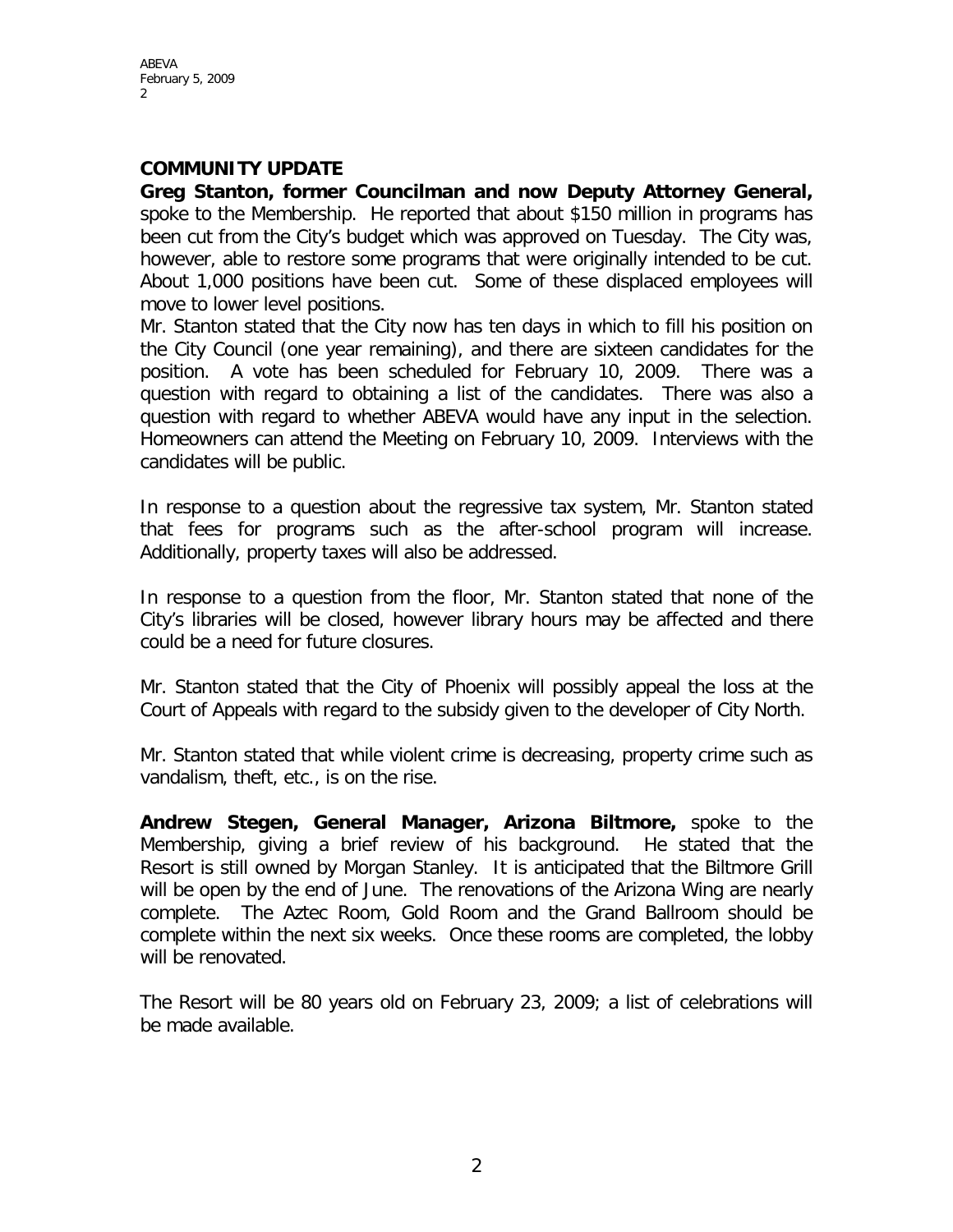There was a question with regard to plans for promotions to bring residents in to the spa to help to improve business. Mr. Stegen stated that many corporations no longer pay for spa treatments, lavish dinners or golf for their employees. It is anticipated, however, that there will be an announcement of some type of promotion in the next month or so.

A Homeowner stated that parking should be addressed. All of the closest parking is valet parking, so those using the spa must park a substantial distance away. This issue is being addressed.

Homeowners who experience difficulty with the golf course should contact Mr. Stegen. There is concern that the golf course is not as hospitable as the resort.

It was requested that Mr. Stegen speak to employees about their excessive speed while driving through the property. Noise should also be addressed. Homeowners should be very specific when they call Ms. Peterson with complaints about speed and noise.

## **TREASURERS REPORT**

Steve Hoffman, Treasurer, reported that there was no increase in Association fees; they remain at \$275.00 annually.

In July 2008 the Association had a full Reserve Study and it was determined that the Association was on-target. While ABEVA is struggling more this year with collections and more than 25 Trustee Sales and Bankruptcies, the Association is in very good financial shape.

# **STATE OF THE ASSOCIATION**

Mr. Shrednick reported on the following:

- **Thunderbird Trail Path:** This was a success with work being of high quality.
- **Fiscal Responsibility:** The Board and Management continue to manage the Association's finances and to keep the Association in a good financial position.
- **Tax Issue:** While ABEVA does not own any land, they have a beneficial interest with the resort on Parcel 20. The Board was very diligent when taxes increased from \$50.00 to almost \$40,000.00, and the taxes are now less than \$5,000.00. While negotiations were occurring, the resort agreed to pay the entire tax bill as opposed to the one-third which is their normal share.
- **Improved and continued relationships with the Resort/Golf Club/Fashion Park/Wrigley Mansion/Condo Developer**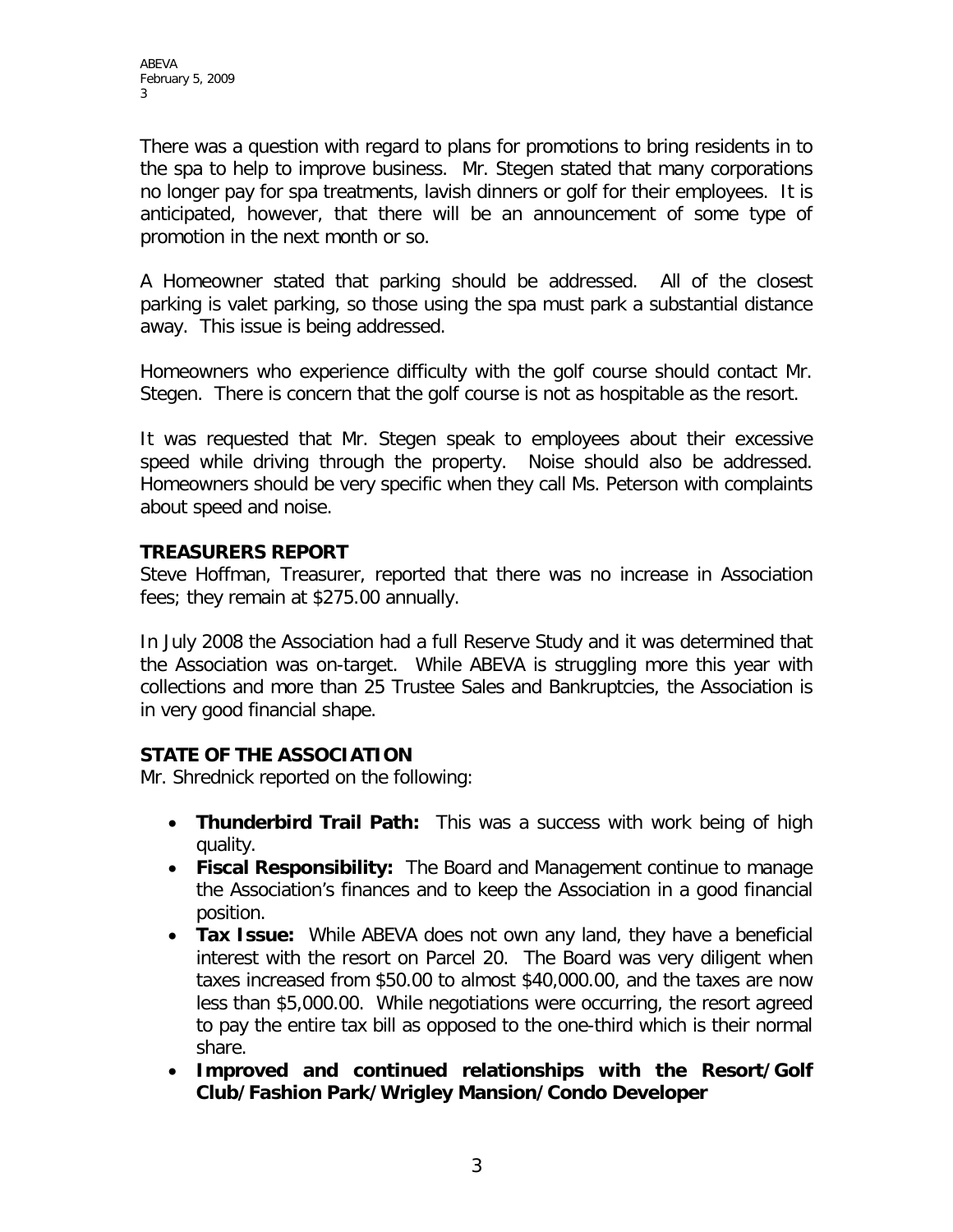```
ABEVA
February 5, 2009
4
```
- **Water pressure** has been weak in past years, but new lines are being installed which will help to resolve these problems over the next two to three years.
- **Enhancements:** The Board continues to work to see that streets are well-maintained, signage is maintained, and the property is kept in good condition. Street sealing was done this past spring and will be done on the loop road in March 2009.

Mr. Shrednick thanked the Board Members and staff for their service to the community.

**Jasper Hawkins, Chairman of the PUD Ad Hoc Committee,** was present to speak to the Membership. The resort had indicated a desire to rezone the 36 acres that the facility sits on. It is anticipated that the report on this issue may be ready in a week or so.

Some of the negotiations with the hotel include:

- Increase in building set-backs
- Heliport was removed
- Height of some buildings has been increased and some have been reduced
- A proposal for tennis courts on the roofs of buildings has been removed.
- The historic pool and amenities will remain where it currently is; improvements are planned.
- ABEVA will be involved in all future changes on the hotel property.

Homeowners are encouraged to share their opinions and ask questions to ensure that the final product best meets the needs of the Association.

The report will be put on the website and made available to Homeowners once it is completed and received.

There was a question regarding what could happen if the hotel again changes ownership. The draft of the PUD is in place, so no changes could be done without the knowledge of ABEVA.

## **ELECTION RESULTS**

Heather Litton announced that there had been six available positions. Election results were tabulated by the accounting firm of McEntee and Associates. The new Board Members are Marcia Finberg, Larry Shafkind, Heather Litton, Dr. Arnold Serbin, Jay Swart (two year terms) and Mark Monserez (one year term). New Board Members were asked to stand and be recognized.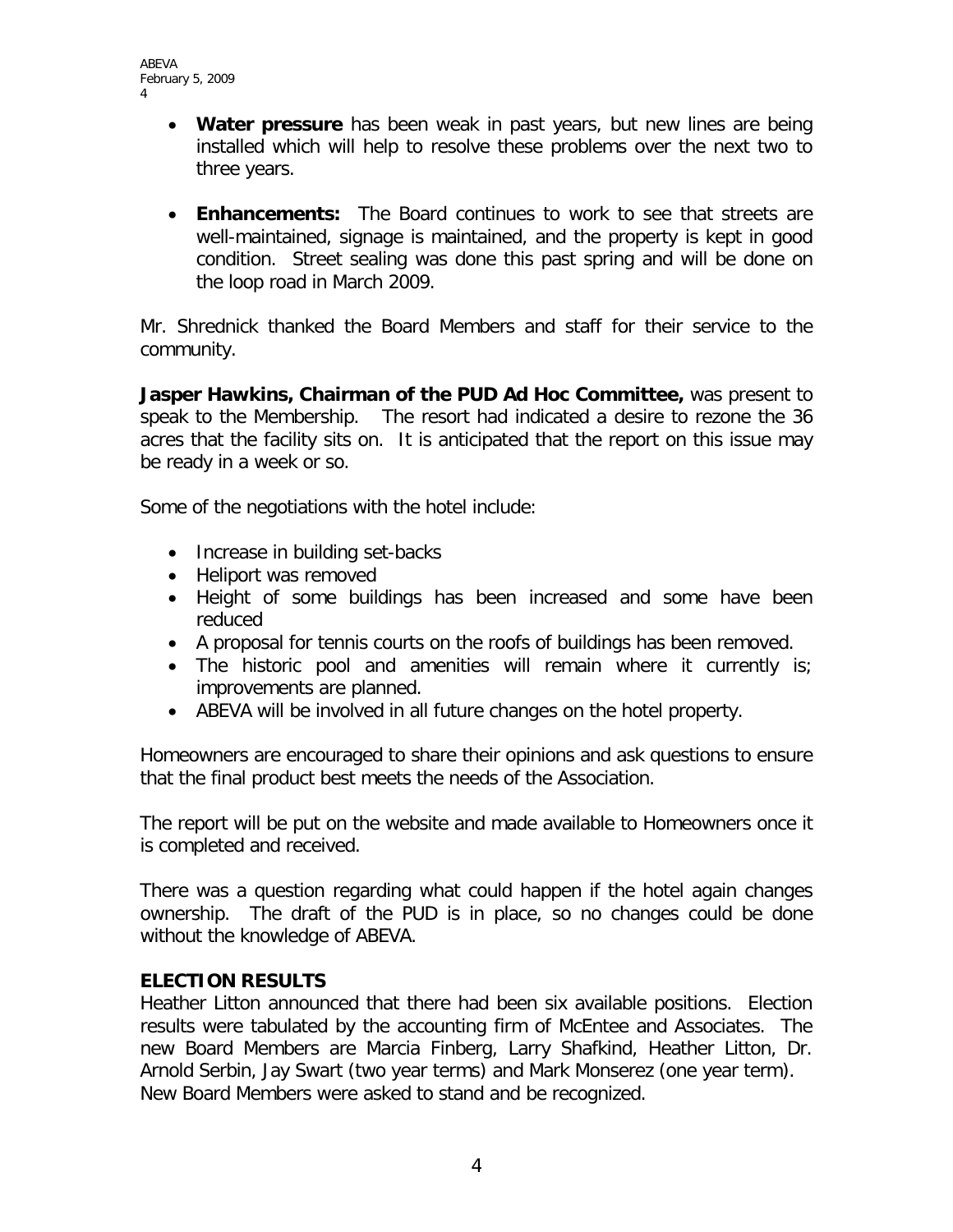## **EXECUTIVE DIRECTORS REPORT**

Roberta Peterson reported that one of major amenities is the roving guard. They drive in excess of 55,000 miles per year and go over 639 speed bumps per day.

Telephone stickers are available for Homeowners who need them; these stickers have the patrol contact information.

Ms. Peterson continues to serve on the Board for the Biltmore Area Partnership. Current projects include establishment of a rubber tire trolley and the establishment of a business district. The Camelback Underbridge Cleaning was one of the projects addressed by the Partnership. The City contributes only \$2,500.00 per year for this cleaning with an actual cost of in excess of \$13,000.00. Updates are given in the ABEVA Briefs.

Ms. Peterson represents the Association at CAI Meetings and keeps the Board updated on all new laws. It is anticipated that 15 to 20 new laws affecting HOA's will be introduced this year.

There were sixty-five homes that changed ownership in the past year generating \$19,200.00 in Transfer & Disclosure fees.

There are ninety homes that have not paid their annual dues as of today.

There were more than twenty-five Trustee Sales and several Bankruptcies during the past year.

The Website allows Homeowners access to Minutes, the ABEVA Briefs, account information, and other information that is pertinent to the Association. The Brief is also distributed by email.

Danny's Car Wash cards are late; however Danny's will honor the 2008 cards until the 2009 cards are available.

#### **OPEN FORUM**

There was a question about converting the roving patrol to a hybrid vehicle. While this has been considered, it was determined that there would be no savings to the Association.

There was a question about what is happening with the Wrigley Mansion and Taliverde. Taliverde made a motion to dismiss the adverse possession law suit (affecting the common area below the Mansion). No further information is available at this time.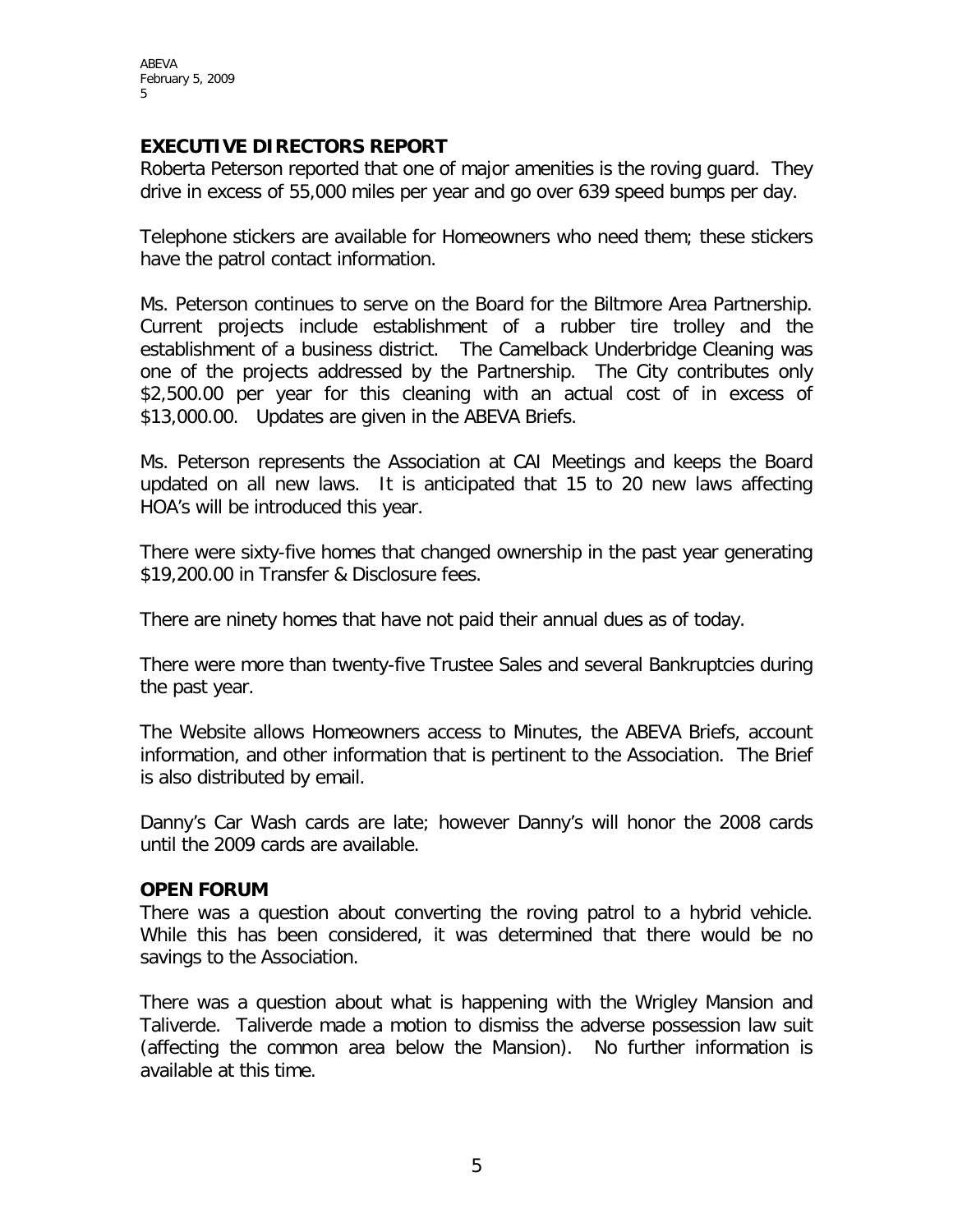There was a question with regard to the Scott Cole house. They are trying to sell this in as-is condition as a part of the bankruptcy. There is nothing in the documents that require building on a lot within a specific time or completing construction in a specific time. Ms. Peterson stated that the screening was cut to allow the wind to go through it.

In response to a question with regard to the guard house, Ms. Litton stated that at one time, Claremont was open to all residents; however guard gates were installed to keep traffic down. It is felt that the burden for maintaining the guard house was placed on ABEVA. The current system is at capacity and there is no way to upgrade. The ABEVA Association has voted to advise the three affected Associations that if they feel there is a need for upgrades, it is their responsibility. Legal Counsel has been retained by the three affected Associations in an effort to reverse this decision.

It was requested that more notice of the Board Meetings be included in the newsletter. Meetings are the third Monday of every month with the possible exception of one or two months in the summer.

There was a question about the need for enhanced lighting. Some of the lighting is antiquated and the trees are growing to the point that they obscure some of the lighting. The area will be surveyed and a determination made on the areas that need improvement.

There was a question with regard to whether ABEVA has responsibility for signage on Biltmore Circle where there are three stop signs. These signs were installed because of accidents in that area. It was pointed out that coming to a full stop causes more pollution.

There being no further business to come before the Membership, the 2009 ABEVA Annual Meeting was adjourned at 8:10 p.m.

Respectfully submitted, Jody Brown, Recording Secretary **MINUTES & MORE**